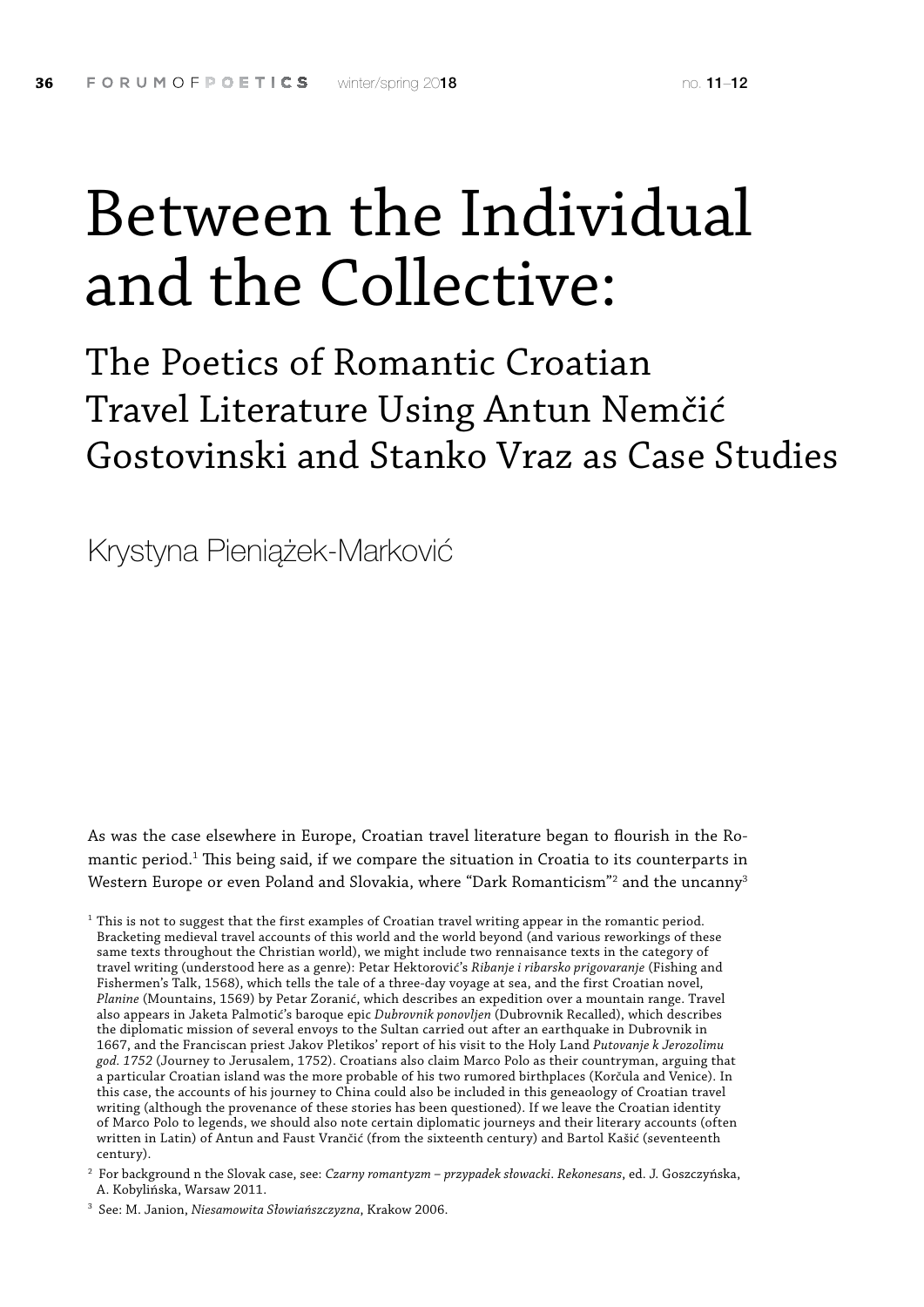were the dominating motifs, then the Croatian case is somewhat distinct. Early nineteenthcentury Croatia was home to the Illyrian movement $^{\rm 4}$  and a national revival. In this climate, literature was reorganized around patriotic and didactic priorities and Enlightenment ideals. Literature served to create idyllic, arcadia-like images of a unified people peacefully coexisting in a beautiful and fertile land.<sup>5</sup>

### New Nation, New Literature

The complex situation of the various state, regional, cultural and social bodies within the divided Kingdoms of Croatia, Slavonia and Dalmatia, became even more convoluted in the 1830s (much to the dismay of the ideologues and writers of the "new," "reborn," "awoken" Croatia-Ilyria). Proponents for the national revival aimed to disrupt regional and linguistic divisions between the three languages (dialects) $^6$  used in early literature. Until this moment, all three languages had enjoyed equal status. National revival adherents chose the Shtokavian variation as the foundation for Croatian literary language. They intended for this choice to be a first step towards Serbo-Croatian unity, but the gesture condemned the rich heritages of Chakavian and Kajkavian to be forgotten. In the end, a gesture intended to unite turned out to be one of elimination. Paradoxically, if we honestly assess the revivalist climate of the period, we might say that the "proper" or ethnically-oriented name "Croatia" and the Croatian language were ceded in favor of a Utopian Slavic Illyria, the Illyrians, and the Illyrian language.

Literature of the period was used as a tool by those engineering a new, united nation. The revivalists intended for this process to play out on the cultural level before taking the form of political activity. Literature preceding the period had multiple centers of gravity, mainly

<sup>4</sup> "The Illyrian movement was a controversial cultural and political movement that dominated the Croatian national revival in the 1830s and 1840s. It is rooted in the history of modern culture in Croatia and reflects the complexity of its former model while prefiguring contradictions and paradoxes that would emerge later." J. Rapacka, *Leksykon tradycji chorwackich*, Warsaw 1997, p. 74. Croats evoked the myth of the Slavic people's common descendance from the ancient Illyrians. This served a number of purposes: 1. The neutral name did not suggest the dominance of any particular region and therefore supported the integration of all areas within Croatia, linking Dalmatia, Croatia and Slavonia in its most modest iteration; 2. In its most extreme iteration, the paradigm united all Southern Slavs. They attributed huge importance to the Illyrians in the eternal conflict with Hungary, while promoting the concept of a nation that transcends ethnic categories and includes Croats, Slovenians, Bosnians, Serbs, and even Bulgarians, although officially, we confine Croatian issues to the context of the Hapsburg Monarchy; 3. The paradigm established the population's roots in the territories they inhabit (not conceding to the narrative that these populations migrated from beyond the Carpathian mountain range!) and their right to a heritage that reached back to antiquity.

<sup>5</sup> The most popular example of these "bucolic tales" would be the Croatian anthem (*Lijepa naša domovino*, *Our Beautiful Homeland*), published in 1835 as *Hrvatska domovina* (*Croatian Homeland*), a reveille by Antun Mihanović, who was an early instigator of the national revival. Ljudevit Gaj, a forerunner of the Illyrian movement, also lauds peace and unity as the Croats' signature attributes in his popular reveille *Horvatov sloga i zjedinjenje* (Unity and Peace among the Croats, from 1832–33. This hymn is also known by a title that references the Polish anthem: *Još Hrvatska nij' propala*, Croatia is Not Yet Lost). See: B. Zieliński, *Obraz ojczyzny i narodu w hymnografii słowiańskiej XIX wieku*, *Wielkie tematy kultury w literaturach słowiańskich*. "Slavica Wratislaviensia" CXV, Wrocław 2001, pp. 83–94.

<sup>6</sup> It is also crucial to remember that Croatian literature appeared not only in the three Croatian literary languages (Chakavian everywhere in Dalmatia but Dubrovnik, Kajkavian in Croatia, and Shtokavian in Slavonia and Bosnia and Herzegovina, Serbia and Montenegro) and in the three major alphabets (Latin, Cyrillic, and Glagolitic), but in Latin, Croatian variations on Old Church Slavonic, as well as Italian, German and Hungarian.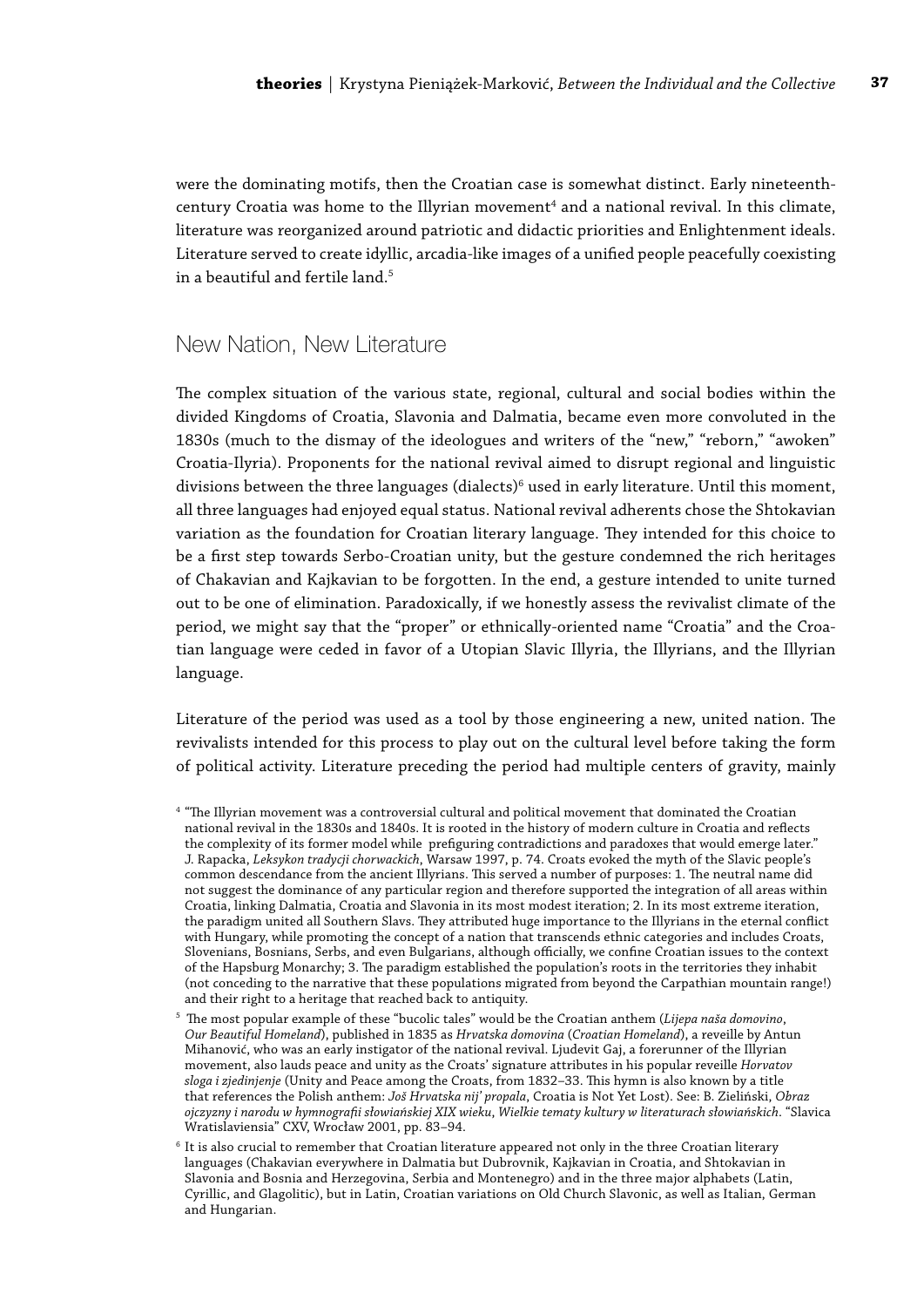emerging out of the various urban hubs throughout Dalmatia (Dubrovnik, Split, Šibenik, Zadar, Korčula, Hvar) as well as throughout the Mediterranean sphere and from the eighteenth century onwards in the Central European North, Croatia proper and Slavonia (Varaždin, Križevci, Požega, Osijek, Zagreb). This dispersed landscape was laid down on the altar of an imagined, consolidated new literature<sup>7</sup> with Zagreb situated as the exclusive center. This reoriented literature within a Germanic/Germanic-Slavic and Central European cultural milieu. During these years, Zagreb provided fertile ground for Illyrian, romantic and revivalist ideologies, $^8$  while growing into a new economic and political hub.

These emerging ideas were disseminated through new press outlets, facilitated by the advent of the periodical as a medium. In fact, it was in periodicals that the first travel accounts were generally published. These reports narrated individuals' experiences alongside current ideas linked to social and cultural revival, and were thus politically motivated. In the first Croatianlanguage cultural insert ("Danica horvatska, slavonska i dalmatinska" — "The Dawn of Croatia, Slavonia and Dalmatinska") in the daily newspaper (*Novine horvatske* or *Croatian News*), travel (*putovanje*) was defined as a form of knowledge acquisition, and its textual product (*putopis*) as a means for disseminating knowledge.

### Out of Love for the Homeland

Travel and travel writing have always been closely bound to patriotic ideals. The Croatian clergyman, philologist and writer Adolfo Veber Tkalčević, one of the most prolific travel writers of the nineteenth century, starts his account of his travels to Plitvice (*Put na Plitvice / Journey to Plitvice),* with a didactic piece of advice. Tkalčević demonstrates how we might realize the modernist objectives of the Enlightenment through an encounter with the Other by seeing our home comparatively and potentially implementing strategies picked up abroad at home:

Fascinated by love for your homeland, you blindly praise all its aspects, while the world has a laugh at your excessive allegiance. Pass through a few foreign lands and you will quickly see

 $^7$  The process of forming an old canon and creating a new literature came hand in hand with the process of distinguishing the new Croatian nation as a unique entity, which played out in the programmatic texts of the Croatian revival. "They [programmatic texts] contain internal notes on the optimal language for literature and optimal literary models and functions of literature that are undeniably at the service of establishing the so-called 'new Croatian literature, and retroactively, its venerable tradition.' This would simultaneously allow us to form a national body of scholarship on literature. At the same time, in many cases the primary (if not exclusive) objective of these texts was to construct and develop a sense of national identity." S. Coha, *Od*  Velike Ilirie *do* «Lijepe naše» *h(o)rvatske domovine*. *Oblikovanje nacionalnoga identiteta u programskim tekstovima preporodnoga razdoblja* (*From Great Illyria to "Our Beautiful" Croatian Homeland. The Formation of National Identity in Programmatic Texts from the Revivalist Canon*), "Umjetnost riječi" LI (2007), issues 3–4, p. 268. All translations from the Croatian are Eliza Rose's on the basis of Polish translations by Krystya Pieniążek Marković

<sup>&</sup>lt;sup>8</sup> The debate over the domination of one component of this triumverate, which coincided with the debate on how to adequately name and characterize the period, remains somehwat unresolved, and perhaps cannot be resolved. All literary histories on Croatia propose their own periodizations depending on the predominance of Illyrian, romantic and revivalist beliefs. Perina Meić offers a comparative overview of the matter in the article *Romantyzm w historii literatury chorwackiej*, "Poznańskie Studia Slawistyczne" issue 1/2011, pp. 171–188.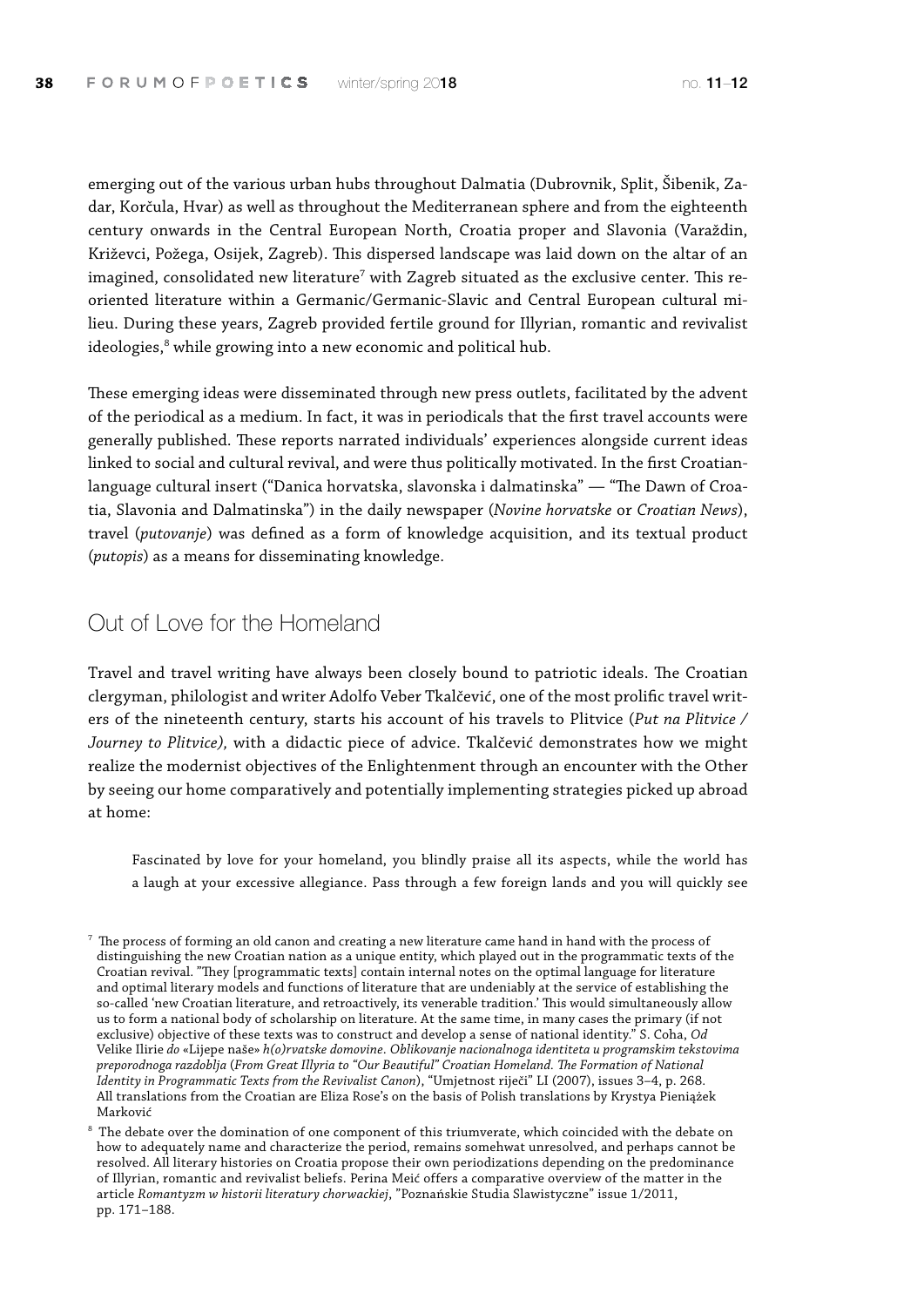that not everything your *native tongue* calls gold is indeed gold. Not only will you come across the advantages of other ways of life, but you will rush back to what's yours with intensified love. With all the strength you have you will hasten to plant these prettier flowers next to your own gardens overgrown with weeds; and in so doing, you will serve the glory and progress of your homeland<sup>9</sup>.

In nineteenth-century Croatian travel writing,<sup>10</sup> the framing of the text played a critical role. In introductions, forewords, and opening sections, authors articulated the motives that led them to first take the road, and then to share their personal experiences with the world. In these metatextual asides, they articulate their concern for the utilitarian value of travel writing, and particularly its cognitive role and function as a vehicle for information.<sup>11</sup> In this sense, the authors are addressing themes concerning the poetics and function of the text (and the genre as a whole).12 Nearly every travel account includes an aside about the writer's "unseasoned pen," structural incompetence, humility, or inability to describe "indescribable" sights. At the same time, they often counter these with assurances that the reader is holding a faithful report in her hands. These asides reflect a particular attitude towards the readers they are addressing, which could be the nation as a whole or, in the case of Stanko Vraz, a close relative.

While justifying the journey and the writing that follows it, authors tend to mention personal motives and to express their own sense of duty to serve the homeland. This seems to be the case regardless of the given text's political and ideological portent and regardless of the traveler's itinerary. Croatian Romantics explored their own lands (corresponding to today's Croatia and Slovenia, framed in the collective memory as an unrealized Napoleonic Illyria — the Illyrian Provinces), westward (primarily to Italy and throughout the Hapsburg Empire), southward (usually to Bosnia), eastward (to the near East, represented by Serbia and occasionally Constantinopole) and northward (to the Russian Empire). There is also one instance of a journey around the world by Tomo Skalica, a political émigré from Slavonski Brod.

<sup>9</sup> A. Veber Tkalčević, *Put na Plitvice*, in: *Odabrana proza* (Selected Prose), ed. I. Pranjković, Vinkovci 1998, p. 55.

 $^{\rm 10}$  The best known authors of travel writing from the period include Ivan Trnski (who wrote the first published travel account), Matija Mažuranić (who wrote the first book of travel writing, which describes his journey to Bosnia under Ottoman rule, *Pogled u Bosnu ili kratak put u onu krajinu, učinjen 1839.-40. po Jednom Domorodcu*, A Glance at Bosnia, or: A Certain Patriot's Brief Journey to the Region in 1839-40, 1842), Stanko Vraz, Antun Nemčić Gostovinski, Ivan Kukuljević Sakcinski, Adolfo Veber Tkalčević, Mihovil Pavlinović, the Bosnian Franciscans Grgo Martić and Ivan Frano Jukić (which belong in both literary contexts – Bosnian and Croatian).

 $^{11}$  Matija Mažuranić draws the reader's attention to discomforts of internalizing new knowledge, the sacrifices and risks one takes to obtain it, and the comfort of the readers back home who then access this knowledge through the book in their hands: "sitting at home, free of all labors, torments and risks, they find out at least as much as I did by putting my life on the line." M. Mažuranić, *Pogled u Bosnu ili kratak put u onu krajinu, učinjen 1839–1840. po Jednom Domorodcu*, Zagreb 1842, p. XIV.

<sup>12</sup>Dean Duda discusses this issue in more depth in the chapter *Obrazloženje (okvir)*, in: *Priča i putovanje. Hrvatski romantičarski putopis kao pripovjedni žanr*, Zagreb 1998, pp. 93–100. (chapter title: *Exposition of Motives (Frame*), book title: *Travel and Narrative. Croatian Romantic Travel Journals as a Narrative Genre).*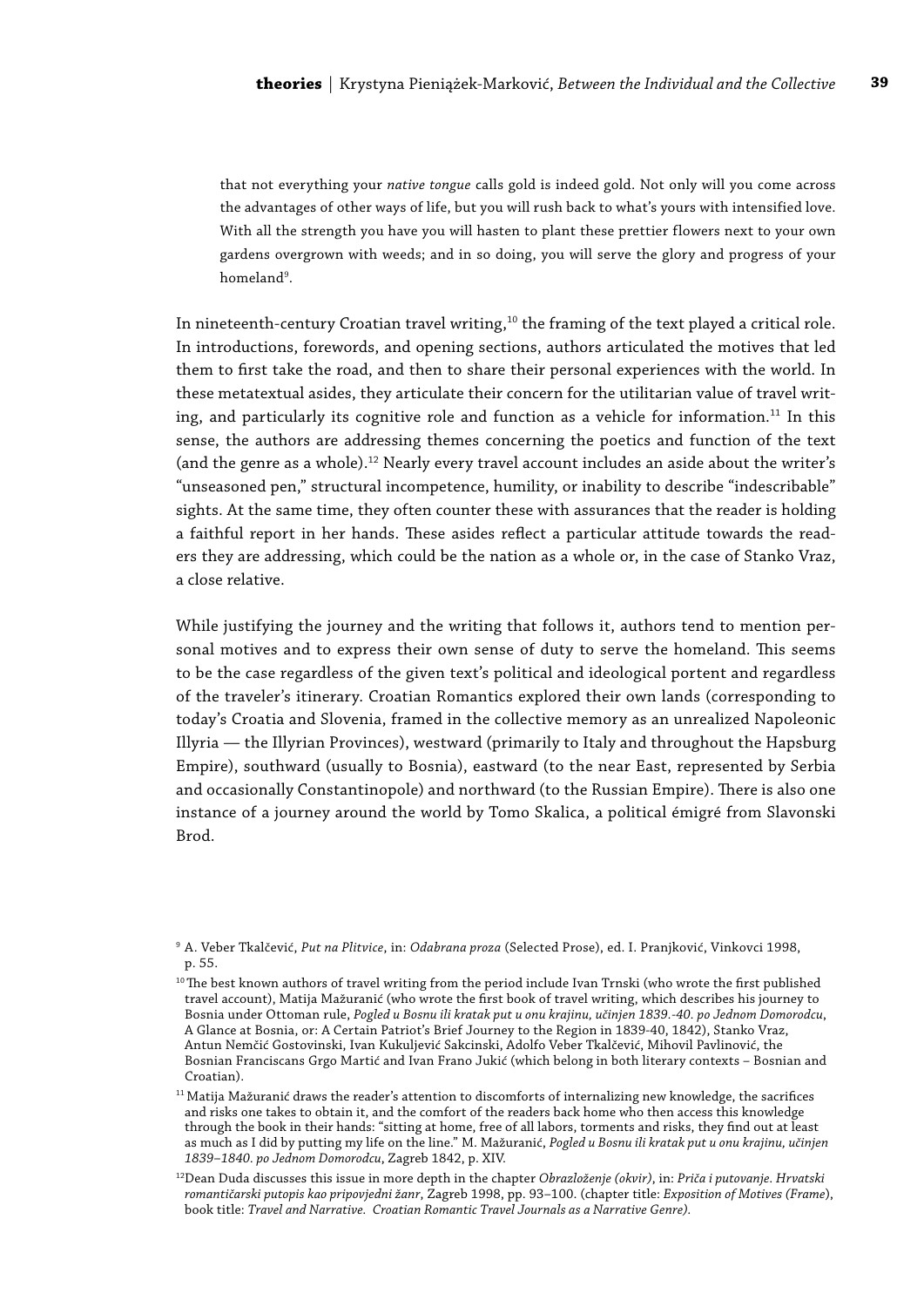Surveying the vast body of authors and texts, I have chosen to focus my analysis on Stanko Vraz's *Put u gornje strane* (Journey into the Mountains, 1843) and Antun Nemčić Gostovinski's Putositnice (literally: Details from a Journey,<sup>13</sup> 1845). Stanko Vraz (also known as Jakob Fras or Frass) was a Slovene fully devoted to Illyrian ideology. He moved to Zagreb and wrote in the Croatian language, earning a place among the canonical authors of the Croatian Revival. Antun Gostovinski was also a fervent advocate of the national revival. He was fully committed to public activism, although he lived and wrote in the Croatian provinces (Križevci). Both authors explored the western regions of the Hapsburg Empire and for both, their travels and accounts serve social and political ideals.<sup>14</sup> When we read Croatian travel texts from the romantic period, we can easily draw some conclusions about the subordination of the genre and its poetics to ideological agendas.

### The Western Region of the Austrian Empire

The impetus for national revival was at the heart of Antun Nemčić Gostovinski's decision to publish *Putositnice* (1945), as the author states in the foreword. *Putositnice* tells the tales of Gostovinski's travels through Northern Italy. The writer's itinerary brought him through Trieste, Venice, Verona and Padua. On his way home, he visited Slovenia, Graz and Vienna. The trip was therefore more or less a domestic one between cities that belonged to Austria at the time, just like the regions of northern Croatia he hailed from (Ludbreg and Koprivnica). Alluding to the opening of Petar Zoranić's *Planine,* which is hailed as the first Croatian novel (and is also a travel journal), Nemčić also justifies his decision to share his text with a wide range of readers by pointing out the scant body of Croatian literature available for developing literacy and counteracting the nation's cultural underdevelopment. In light of these concerns, the travel journal provides an excellent genre for spreading scholarship through a (refined) form of play: "If our literature had already blossomed, say, as German literature has done, then I would either cast this work away to eternal darkness or perhaps only share it […] with a close circle of friends."15

Many public figures took up the impetus to generate and publish texts in a campaign to stimulate the Croatian national and cultural revival by raising readers' consciousness. In extreme cases, they resorted to paraphrasing and transcribing oral literature or classic works into colloquial language and making the material available in more enticing formats (such as travel

<sup>&</sup>lt;sup>13</sup> 'Putositnice' is a neologism coined by Nemčić that only applies to the title of this work. It poses an analogy to 'putopis:' with 'put' meaning road/journey and 'sitnice' meaning details/trifles/miscellanies.

 $14$ I discuss the issue of catering personal letters on travel to social ideals in the instance of travel to the south and east of Croatia in the forthcoming text *Pomiędzy jednostkowym doświadczeniem a kolektywnymi programami ideologicznymi – chorwackie dziewiętnastowieczne relacje podróżnicze*, which will appear in the published proceedings of the Slavists' Congress in Belgrade, 2018.

<sup>15</sup>A. Nemčić, *Putositnice*, ed. G. Pavošević, Vinkovci 1998, p. 15; see: D. Duda, *Priča i putovanje...*, pp. 234–236. In this work, Zoranić presents Croatian literature as a reservoir consisting of scarce and unripe, bitter apples (in contrast to the rich and sumptuous fruits of literature available in Latin). He blames the Croats for this shortcoming and accuses them of shying away from their own language and opting instead for foreign tongues.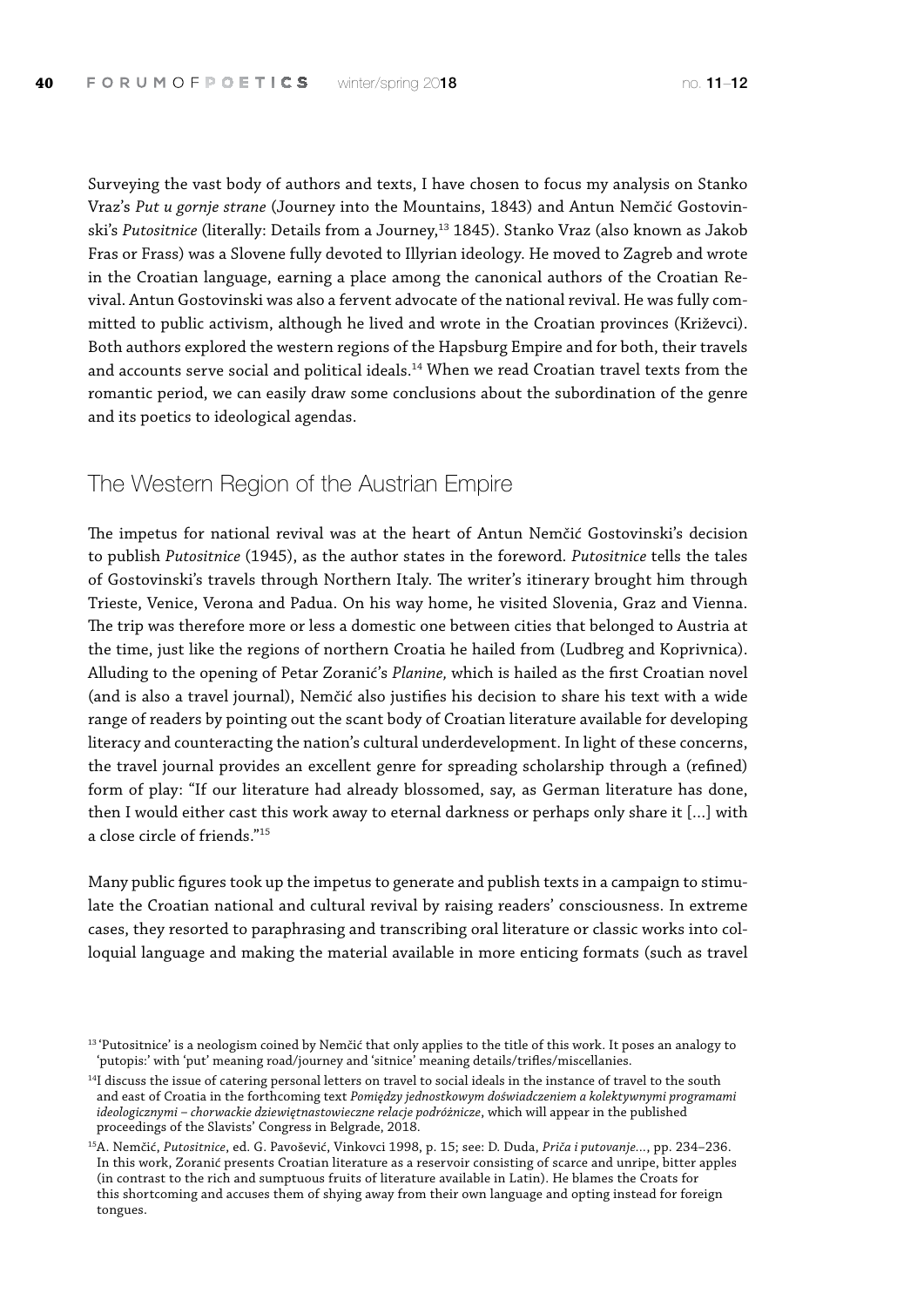writing and novellas).<sup>16</sup> According to the declaration he makes to the reader (although his direct communication with the reader was surely also a "playing field" of sorts for the author), then it was precisely these priorities that informed Nemčić's decision to publish his personal journal. The game he plays with the reader on a number of textual levels not only applies to the (non)fictional status of the work. The neologism he invents for the title, *Putositnice,* clearly marks the book as a collection of "trifles from a journey," but in the passage titled *The Fate of a Certain Journal* (accompanied by the motto *Fata libelli*) the traveler informs us that although he brought 100 sheets of blank paper for keeping a journal, only once did he manage to jot down some notes. At the same time, Nemčić informs us that he based the book on notes written during his wanderings and on various ephemera and "bits of paper," only a third of which proved useful, as another third was lost and the last third turned out to be entirely illegible.17 Still elsewhere in the text, he suggests otherwise: "while my travel companions dozed, I went back to writing my journal."18 We might also consider Duda's thesis about simulating the act of journal writing:

He simulates the circumstance behind his journal, and perhaps the same applies to his notes. Perhaps he only did this to establish a narrative frame, within which he could invent as he pleased. At first, he states explicitly that he did not keep a journal. He then admits that he lost two-thirds of his notes, and in doing so, he rhetorically opens up a space for the traveling subject who dominates the title, which by implication leaves the author himself as the sole guarantor of the text.19

Against the backdrop of travel writing produced by Croatian romantics as a whole, Nemčić's book stands out as a work of singular artistic and aesthetic value. It calls for a much more refined reader than, say, Matija Mažuranić's colloquial adventure story/novel *Pogled u Bosnu*. Duda points out the text's semantic and compositional complexity, despite the fact that it conforms to the genre's conventional poetics. He also points out the abundance of tropes, rhetorical figures, references, digressions and foreign-language passages.<sup>20</sup> All these stylistic devices are meant to guide us away from a straight-forward reporting style and towards a literary portrait of travel.

The self-portrait of the narrator and author sketched in the introduction depicts a romantic who cannot help but indulge in effusions of his restless heart.<sup>21</sup> Our hero sets off on a journey

<sup>20</sup> Ibid, pp. 219–220.

 $21$  The narrative begins with an apostrophe: "My restless heart  $-$  if only your wishes were granted, your endless desire, your wanton, mercurial longing, that has just a bit of virtue yet"...), A. Nemčić, *Putositnice*..., p. 17.

<sup>&</sup>lt;sup>16</sup>After the first wave of folk songs meant to awaken national consciousness and galvanizing people for battle (*budnice* and *davorije*), journal editors encouraged authors to write prose. To this end, they announced competitions and proposed that authors base new work on oral literature: "There were far-reaching proposals to realize the fundamental objective of a modern national literature and produce new prose. Mijat Stojanović, for instance, suggested making up for the lack of source novels by basing prose on fodder from folk songs. He himself even wrote something based on Gundulić's *Osman*!". V. Brešić *Hrvatska književnost 19. stoljeća* (Nineteenth Century Croatian Literature), Zagreb 2015, p. 114.

<sup>17</sup> A. Nemčić, *Putositnice*..., pp. 26–27.

<sup>18</sup> Ibid, p. 47.

<sup>19</sup>D. Duda, *Priča i putovanje...*, pp. 231–232.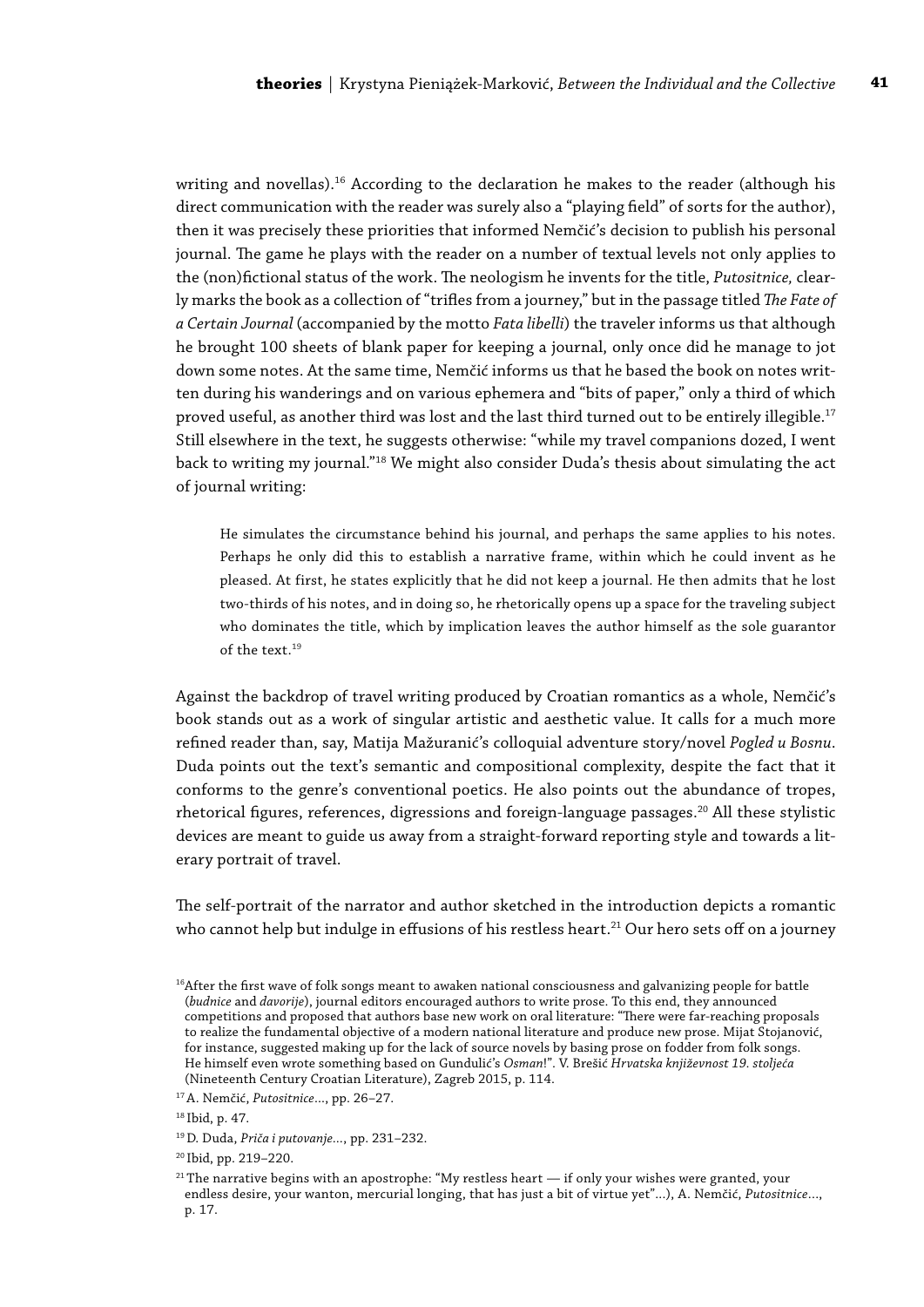even though it would perhaps suffice to simply let his imagination wander, sweeping over the beauties of his immediate environs (literally: "under his nose") that are entirely comparable to the faraway vistas whose beauty is lauded by famous travel writers. This kind of wanderer – Nemčić tells us – is unknown to Stern's typology and is a pragmatic "thrifty traveler" (*putnik iz štedljivosti*). At the same time, swayed by his feelings, the narrator has been forced to sell off most of his "stamp collection." Yet our rash and romantic narrator also betrays a sense of social sensitivity and a real concern for his people, acknowledging Croatia's need to modernize and reform its economic and agricultural systems. In tune with the spirit of the times, his judgments all come from a "patriotic place," and as a patriot, he assures us he would never leave behind his homeland for good, although he would gladly continue to travel. His travel is bolstered by patriotic ideals, and he even journeys in "Illyrian" garments.

*Putositnice* has much to say about the timely issue of how to standardize a national language and official attire. The impetus to restore the Croatian language might seem intuitive and in fact unanimously appealing for proponents of the Revival. Nemčić, however, also saw a need for developing a cohesive Croatian clothing style as an external symbol of one's avowed values. He himself donned a "surka" jacket and cap in the "Illyrian" style. He proposed unifying national attire as a direct pathway towards unifying the people's ideals:

[so I] slipped into a surka jacket [...]. I'll admit that it would have been wiser to first emancipate the national language, and only then focus on the attire – for to go around in a surka still speaking German is much more of a contradiction (contrast) than, say, speaking Croatian in a tailcoat or attila. The tailcoat, after all, is European, just like our language. And the attila was not brought to our lands by the Asiatic werewolf who bears that same name. After all, the garment's signature braids are a Slavic invention, even if the coat is classified as Hungarian. [...] – It would be rather appropriate if Croats were finally able to see this and could choose a congruent costume (in whatever style) for ceremonial occasions. Our great variety of clothing is a significant roadblock in our efforts to unify our ideals.<sup>22</sup>

One of the narrator's many patriotic concerns is precisely this sense of urgency to reach a consensus (*sloge*) on fundamental issues. He is particularly sensitive to issues of language and seems afflicted by the undeniable domination of the German language, both in everyday conversation and in text he encounters throughout Zagreb, the very capital of of Illyrian ideology (in advertisements, street notices, signs and awnings). Nemčić argues that for a newcomer, Zagreb presents itself as a German city, rather than the capital of Croatia. His descriptions of mythic places and references to historical moments embedded in collective memory (or perhaps the collective imaginary) also reinforce the spirit of the Illyrian Revival. He describes sites such as Grobničko polje (Grobničko Field), a symbol of the Croats' victory over occupiers from the East. The site had been commemorated earlier in a romantic revivalist epic poem by Dimitrija Demeter.

The ideological tenor of this travel account from Italy becomes acute in Nemčić's occasionally hyperbolic critique of the cities he visits (take, for instance, his opinion on contemporary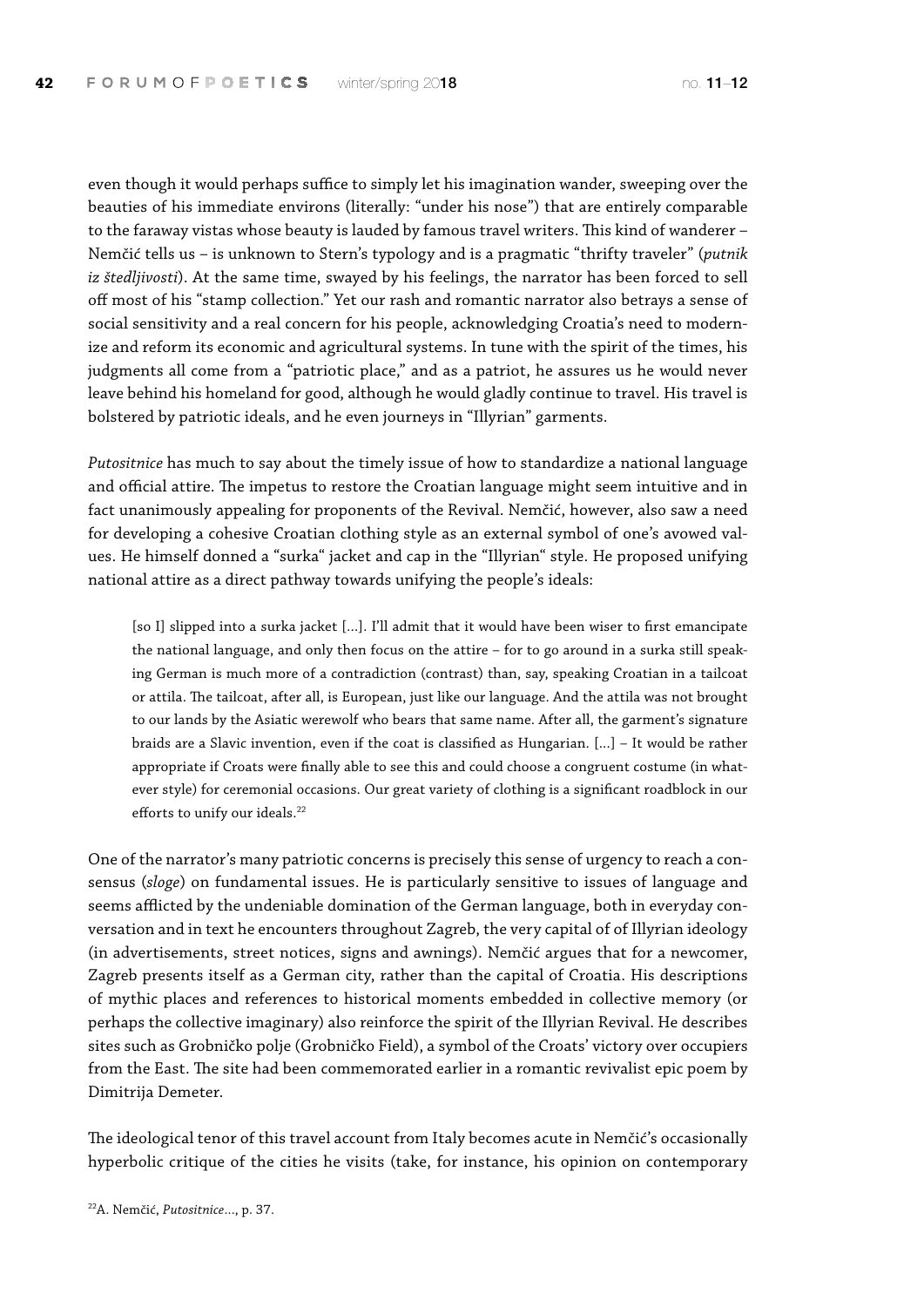living conditions in Venice). This surely drives his need to affirm his own national values.<sup>23</sup> The same need surfaces in his hunt for traces of Slavic presence in foriegn cities. These findings allow him to assert the Slavic origins of these places (as he does with Venice<sup>24</sup> and Graz), which were unfortunately (for Nemčić) appropriated by the Germans and Romans.<sup>25</sup> This insistence on the "eternal" persistence of a Slavic presence in territories associated with the classic canon serves to validate the discourse on the "Slavic Illyrians" and their roots in antiquity. These journeys "to the West" illustrate ideologies of belonging to Western Europe, sharing the heritage of European antiquity, and continuing the tradition of European civilization. All these narratives are reflected vividly in the Croatian imaginary. By exploring the territories where the people of Dalmatia, Croatia and Slavonia have divvied up national administrative jurisdictions for centuries, there was no need to cross tangible state borders, which sustained the impression that they too belonged to this "better world." As a rule, these trips were paired with a glance back at "Slavic Illyria." Romantics utilized this comparative gaze to express their love for the homeland together with a patriotic concern for its future. It also gave them the opportunity to convey didactic information about their nation's dramatic history.

### Slavic Illyria

"Slavic Illyria" figures as the main focus point of Stanek Vraz's visit to the territories of Slovenia, Austria and Italy. Despite the fact that his trip took him somewhat abroad, he conveys the impression that the whole trip fell within the scope of what is today Croatia and Slovenia (Carniola, Carinthia, Styria), a claim that depends on the specifics of the historical moment and reflects the author's interests in that which belongs to the folk, the nation, and the Slavs. In his notes from a journey made in 1841, he exemplifies these Illyrian concepts by painting pictures of an idealized and even sacred Slavic essence, particularly in its folk iteration. The urban counterpart of this paradigm is more elusive due to the intelligentsia's denationalization and the Germanization of major cities: "Kind people […], how pure, good-hearted and divine you are in your nature."<sup>26</sup> The author opens his personal account by informing us that he is stifling his nostalgic reminisces (longing, grief over abandoning Zagreb and his loved ones) and his anxiousness over travel conditions (inclement weather, gloomy and sterile accommodations). He obeys his patriotic imperative and subordinates his personal impressions to the needs of the homeland:

<sup>23</sup>D. Duda, *Priča i putovanje...*, pp. 115–116.

<sup>&</sup>lt;sup>24</sup>Venice was a particular point of fascination for nineteenth-century Croats due to its "romantic" atmosphere and historical background: "A Croat of the nineteenth century was free to inscribe himself into Venice's European context. There, among the people of so many European nations, the Croat was one of the few who could discern traces of their countrymen in the urban landscape (literally: on the face of the city)," ibid, pp. 106-107. In Nemčić's case, this comment pertains to Croatian painters who worked in Venice, although when passing through other Italian cities, he points out (as Kukuljević Sakcinski did) the Croats' contributions to the cultural and politicla heritage of Italy.

 $^{25}$ Kukuljević Sakcinski reaches the same conclusions in his travels through Venice and Padua, claiming that these places were first settled by the Venetians (who he identifies as Illyrians), which is to say "our forefathers." See: A. Franić, *Hrvatski putopisi romantizma* (Chorwackie podróże romantyzmu), Zadar 1983, pp. 35–36.

<sup>26</sup>S. Vraz, *Put u gornje strane*, in: idem, *Izbor iz djela*, ed. M. Šicel, Vinkovci 2000, p. 195.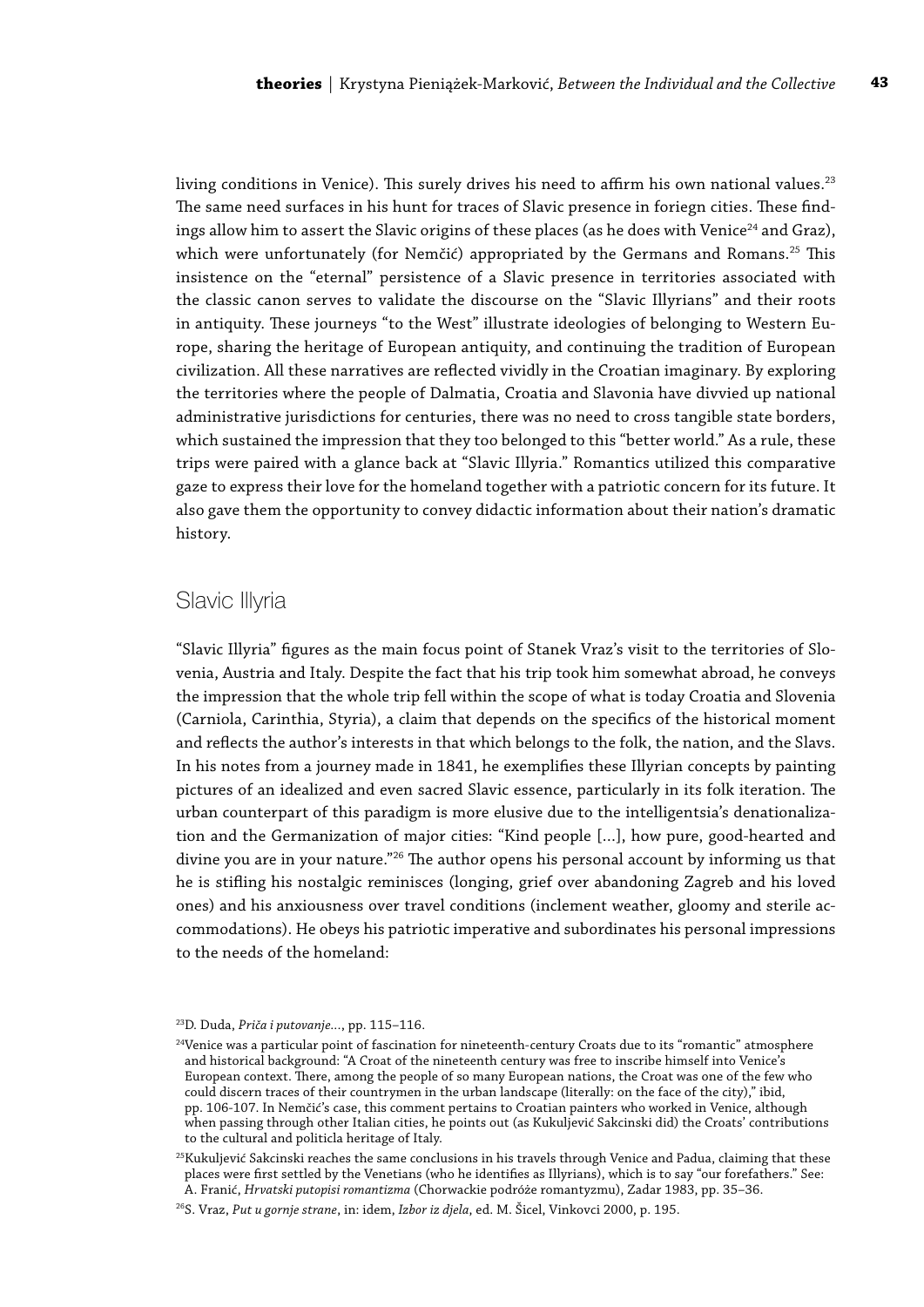I started to contemplate that I am no woman, but in fact a man, a patriot, who ought to be ready to part with all pleasantries, with all he holds dear in the world, if that is what the nation's welfare calls for. In this way, I was able to collect myself and reach a state of total calm.<sup>27</sup>

Vraz ultimately publishes his travel writing as *Put u gornje strane.* The text consists of nineteen letters (*dopisi*) written on the road to personal acquaintances or directly to the press. The letters therefore address a wide range of readers. Five "open" letters<sup>28</sup> were published for Croatian readers while the author was still on the road. Of Vraz's fourteen "personal" letters, twelve were addressed to his relative Dragolja Štauduar, and individual letters were addressed to Vjekoslav Babukić and Jožef Muršec. These letters catered to their addressees' expectations and often referred back to earlier disputes: "So again we find ourselves in conversation, dear cousin! I'll catch you up on everything I saw and sensed that is of note, and anything that might (as I see it) be of some value to you."29 Intertextual signals are embedded in the text, referencing material both parties have read. The author's intentions remain somewhat opaque, although despite the devices he uses to mark the letters' "intimate" tone, he explicitly mentions that he plans to publish the letters for a broader readership. By addressing a specific loved one, he generates a more compelling dynamic for the reader who, after all, constantly hungers for insights into the private lives of public figures, especially when the author-addressee relationship is between a man and a woman.

Drawing in the reader, Vraz "indoctrinates" them with the ideals of the Illyrian Revival. In keeping with this value system, he emphasizes a sense of harmony between all peoples. Just like Ljudevit Gaj's well-known hymn, one of the first Croatian "reveilles" (in Croatian, *budnica*), *Horvatov sloga i zjedinjenje,* Vraz's letters project the image of an (multinational) friendly band of travelers setting off on the road together and an agreeable (multiethnic) existence (in this case, between the Uskok and Kraina people).<sup>30</sup>

In the spirit of the Revival campaign, Vraz focuses his text on any and all symptoms of the native, authentic, original or folk-oriented, even if these traces hail back to the pre-Christian era. The poet discerns surprising values in the sense of uniqueness he strove to cultivate, glorify and use as the basis for a new social order. This uniqueness was to be a bastion of physical and ethical strength, but it was also to validate aesthetic judgments (as in the case of a statement on literature he heard from Dragolja Jarnević, a Croatian intellectual and writer from the period). This enchantment with the native came hand in hand with a sense

<sup>29</sup> S. Vraz, *Put u gornje strane…*, p. 187.

<sup>27</sup>Ibid, pp. 187–188.

<sup>28</sup>The last of these letters, titled *Bijeli Kranjci (Dopis iz Kranjske)* – The White People of Kraina (Letters from Kraina) – stands out. Despite its subtitle, which suggests some affiliation with epistolography genre, the letter lacks the formal resolutions characteristic of the genre, but also lacks a sense of movement through space that would identify the letter as travel writing. The text is a study of sorts for an ethnological/ ethnographic or definitive lexicon (D. Duda, *Priča i putovanje*, p. 186). M. Mažuranić's work *Pogled u Bosnu* included a lexicon of knowledge about the territory explored here, and Vraz was the first to critique and defend this lexicon.

 $30$  Ibid, p. 198. "Vraz made a concerted attempt to demonstrate that there is no material difference between the Croats, Slovenes (the people of Kraina, as the Illyrians then called Slovenes) and Serbs (or the Uskoks living in Slovenia and Croatia as 'politics call them'– to use Vraz's words – or the Vlachs, as the few Croatian and Slovene Serbs called themselves, who are also called the 'white and black people of Kraina'"). A. Franić, *Hrvatski putopisi romantizma*, Zadar 1983, p. 33).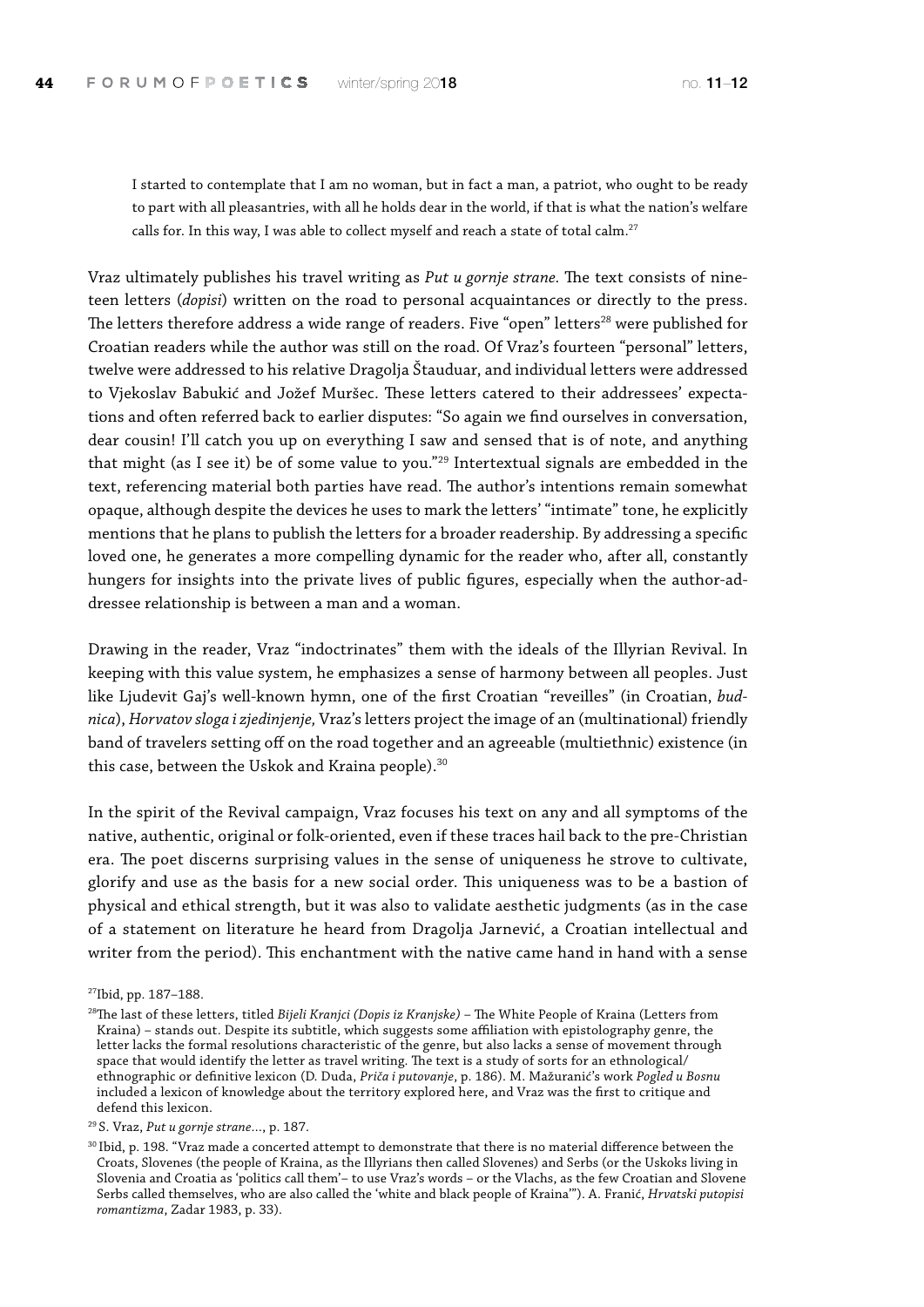of wonder for all that is Slavic. The Illyrian iteration of Slavophilia is reflected in redundant background information: Vraz often feels the need to point out the Slavic character or a particular place, people, or custom. Impressed with the health, posture and aesthetic appearance of the peasants he encounters on the road from Karlovac to Metlika, he provides detailed information about the healthy "Slavic" faces, the genuine "Slavic" hospitality, the "Slavic" appearance of the village, "Slavic" heart and soul, and finally, the "Slavic" table in the impoverished household, which he equates with an alter to the noble Old Slavonic God who continues to rule over these lands. As spectator and participant of this "sacrificial rite," taking food from the altar to the Orthodox God, he has a privileged perspective, since he possesses his own key to access the heart and soul of the Slavs. In keeping with the romantic notion of language as the fundamental criterion for forming a nation, this key, of course, is linguistic kinship: "it opened up its soul for us and for him, for we possessed the golden key, the only key that opens the heart and soul of the Slavs, for we were able to speak with him in his national tongue."31 As in Antun Mihanović's hymn *Horvatska domovina*, the territory Vraz portrays is fertile and beautiful, just like its inhabitants: "these are good people — in heart and in soul."32

Illyrian ideology is also reinforced with language like "the land of antiquity"33 or information regarding classic works encountered throughout the area and the courageous Iapydes (an ethnic group from the northwestern regions of the Illyrian map), who once rose up against the Roman Empire. The people who would come to inhabit these lands would naturally inherit (according to the Illyrian narrative) the valor of the ancient Illyrians, as they proved in their heroic battles with the Ottoman "Empire."34 This diachronic kinship was reinforced by an equally if not more important sense of synchronic kinship. Vraz rationalized the minor differences (mostly linguistic) between the Slavs he met in his travels (Croats, Serbian Uskoks, the people of Kraina) by emphasizing the trajectory of the national border and its tendency to "divide brothers."35 In keeping with the Illyrian narrative, Vraz tried to reconcile his faith in the Southern Slavs' roots among the ancient Illyrians and postulates on the need to cultivate the "classically" Slavic with his assertion of language as the most crucial form of communication between peoples and states. He mentions the Shtokavian language once ("The Uskoks speak in a pure Shtokavian language, the Bosnian way"<sup>36</sup>) and the Illyrian dialect once (the White Kraina people sing in a "purely Illyrian dialect"37).

<sup>31</sup> S. Vraz, *Put u gornje strane…*, pp. 193–194.

<sup>32</sup> Ibid, p. 193.

<sup>33</sup> Ibid

<sup>34</sup> In annexed Croatia, only one (Turkish) enemy was officially recognized. This enemy provided an impetus to unite, and the Croats proved their valor in these battles. At the suggestion of Ljudevit Gaj, the movement's leader, the Illyrian instigators entered into official negotiations with the Austrian Empire, while illicitly plotting with representatives of the Russian Tsar to ultimately dismantle the Turkish and Austrian world powers.

<sup>35</sup> S. Vraz, *Put u gornje strane…*, p. 190.

<sup>36</sup> Ibid, p. 198.

<sup>37</sup> Ibid, p. 201.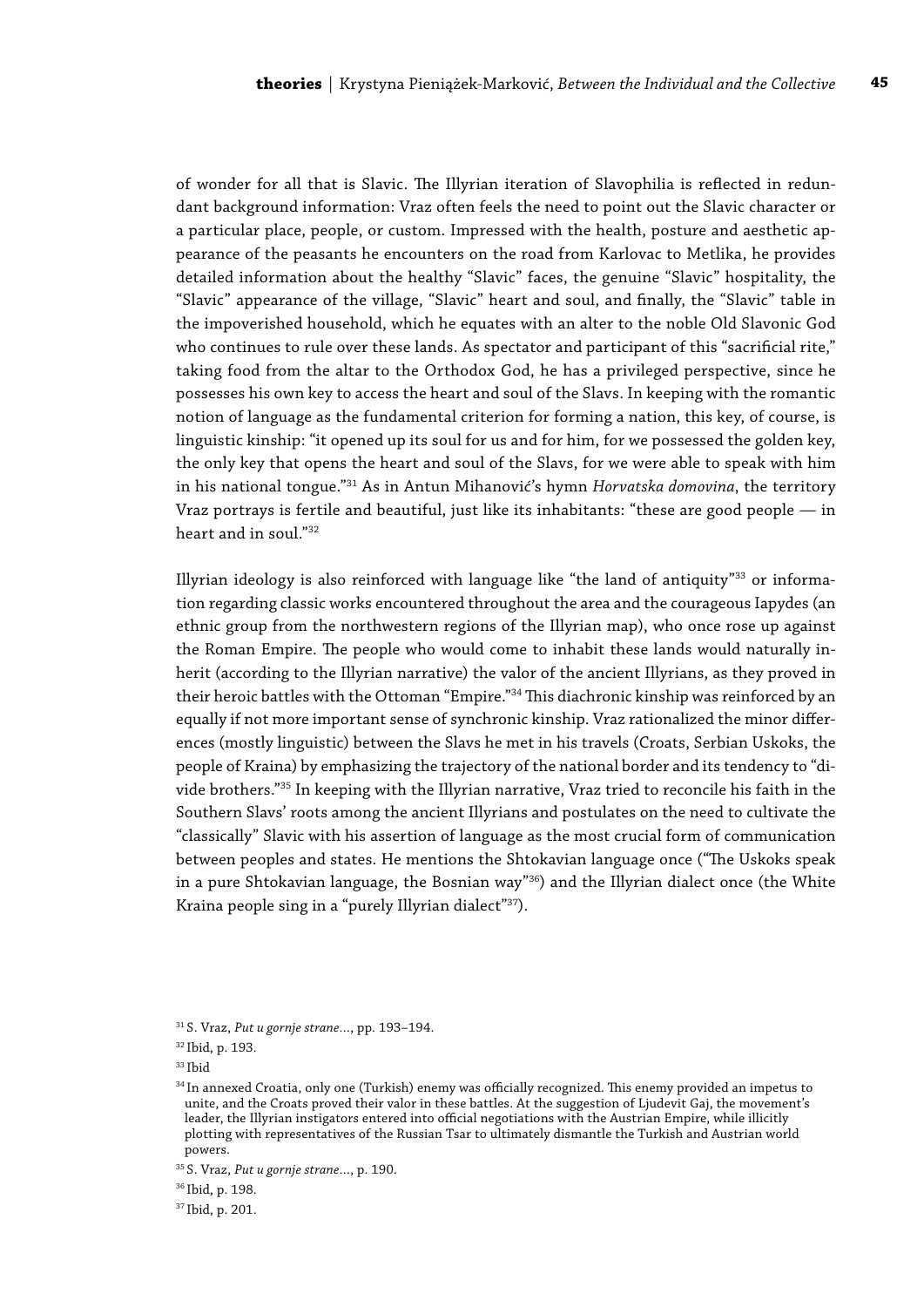Pausing occasionally from the Revival cause, Vraz also compiled notes on cultural heritage and worked as a scribe for the poetry and tales of the folk,<sup>38</sup> becoming one of the very first theorists of folklore. He saw his efforts to compile and disseminate oral literature as a platform for integrating his "Illyrian brothers:"

Artistic merit aside, folk literature and the act of compiling it offered Vraz a pathway towards mutual cultural understanding. […] Recording and collecting folk heritage had profound cultural relevance, for it was a way to locate common ground that might bind together the often divided "llyrian brothers." In this sense, Vraz used folk poetry as a means for cultural consolidation.39

He often imbued these folk songs with mystical connotations for their enigmatic and wondrous beauty, particularly when transcribing the so-called *ladarica.40* He equated the songs' powerful sway for the "Slavic heart" with the power of monks' prayers in primeval monasteries. For Vraz, both forms of song are vehicles for the voice of the past, and he called on contemporary generations to revive this voice and capture the knowledge inherent in it ("na promišljavanje i spoznavanje").<sup>41</sup> These positive religious connotations (tied to Orthodox observance) run counter to the clergy's public prohibition against performing any *ladarica* that exhibit traces of pre-Christian beliefs. Violation of the law was punishable by excommunication. Yet for the romantic poet and scholar of Slavic heritage, these pre-Christian folk customs formed a crucial component of Christian piety and ethics. Observing the everyday life of the people of "Slavic Illyria," a community that included both the noble *domoradaca* (patriots) and the folk, Vraz described and evaluated all these features according to the priorities of Illyrian ideals and a revivalist agenda.

### Conclusion

The journeys of Stanko Vraz and Antun Nemčić Gostovinski aptly illustrate mechanisms for engaging literary forms, including personal confession and the narration of individual experience, in the project of constructing the nation. Drawing from personal and biographical ar-

39Ibid, p. 197.

40A folk custom popular in Central Croatia that often accompanied celebrations of St. John's Day (June 24) and Saint George's Day. A group of children would visit various homes throughout the village, singing their traditional songs, dancing the *kolo*, and expressing their wishes that the house spirits will shower the inhabitants with gifts.

41S. Vraz, *Put u gornje strane…*, p. 191.

<sup>38</sup>The fruits of these labors were published in 1839 as a collection of 115 Slovene folk songs *Narodne pĕsni ilirske*, *koje se pe*̆*vaju po Štajerskoj* (Illyrian folk songs sung in Styria). In the third volume of the "Kolo" journal (1843), he published *Narodne pesme Harvatah* –Folk songs of the Croats (with the songs *Iz Primorja*, *Iz Istrie* and *Iz Austrie i Ugarske*). "As one of the first in the Croatian community attempting to learn about and link native Croatian society with Croats living in the South of Austria and Western Hungary, he published their folk songs as examples of the heritage of Croatian folk poetry. Alongside Croatian and Slovene poetry, he also praised Bulgarian folk heritage, seeing it as particularly valuable and rather neglected. n the article *Narodne pe*̆*sme bugarske* (Bulgarian Folk Songs, "Kolo", 1847) Vraz attempts to expose Croats to the cultural heritage of this fraternal Slavic nation, and in the fourth and fifth volumes of "Kolo" he begins to include Bulgarian folk songs." A. Sapunar Knežević & Marijana Togonal, *Stanko Vraz kao folklorist. Vrazov prinos poznavanju hrvatske i slovenske usmene književnosti* (Stanko Vraz as a Folklorist. Vraz's Contributions to Knowledge on Croatian and Slovene Oral Literature), "Croatica et Slavica Iadertina" 2011, issue VII/I, p. 193.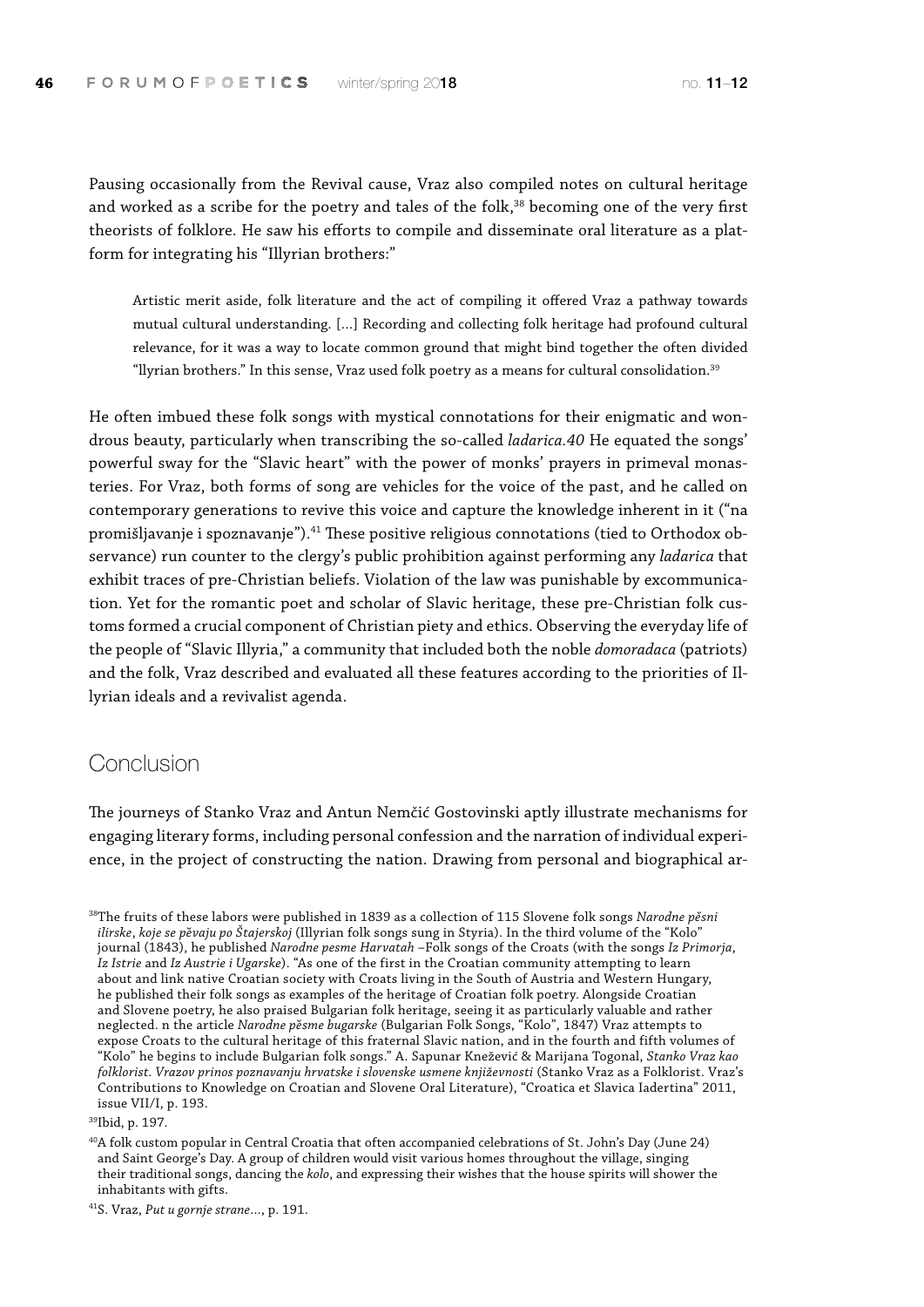chives (letters, casual notes) as well as travel literature read widely at the time, these authors broadcast the ideals of the Illyrian National Revival. Strong adherents of ideologies of unification peek out from behind the romantic and self-stylized avatars of hypersensitive narratorhero-authors. The Croatian romantic "tourist" either caters his journey to the priorities of the Revival (Vraz exemplifies this position) or, more vulnerable to the effusions of the heart, he does not neglect his duties to the homeland and becomes an "Illyrian tourist" through and through (this is the case with Nemčić).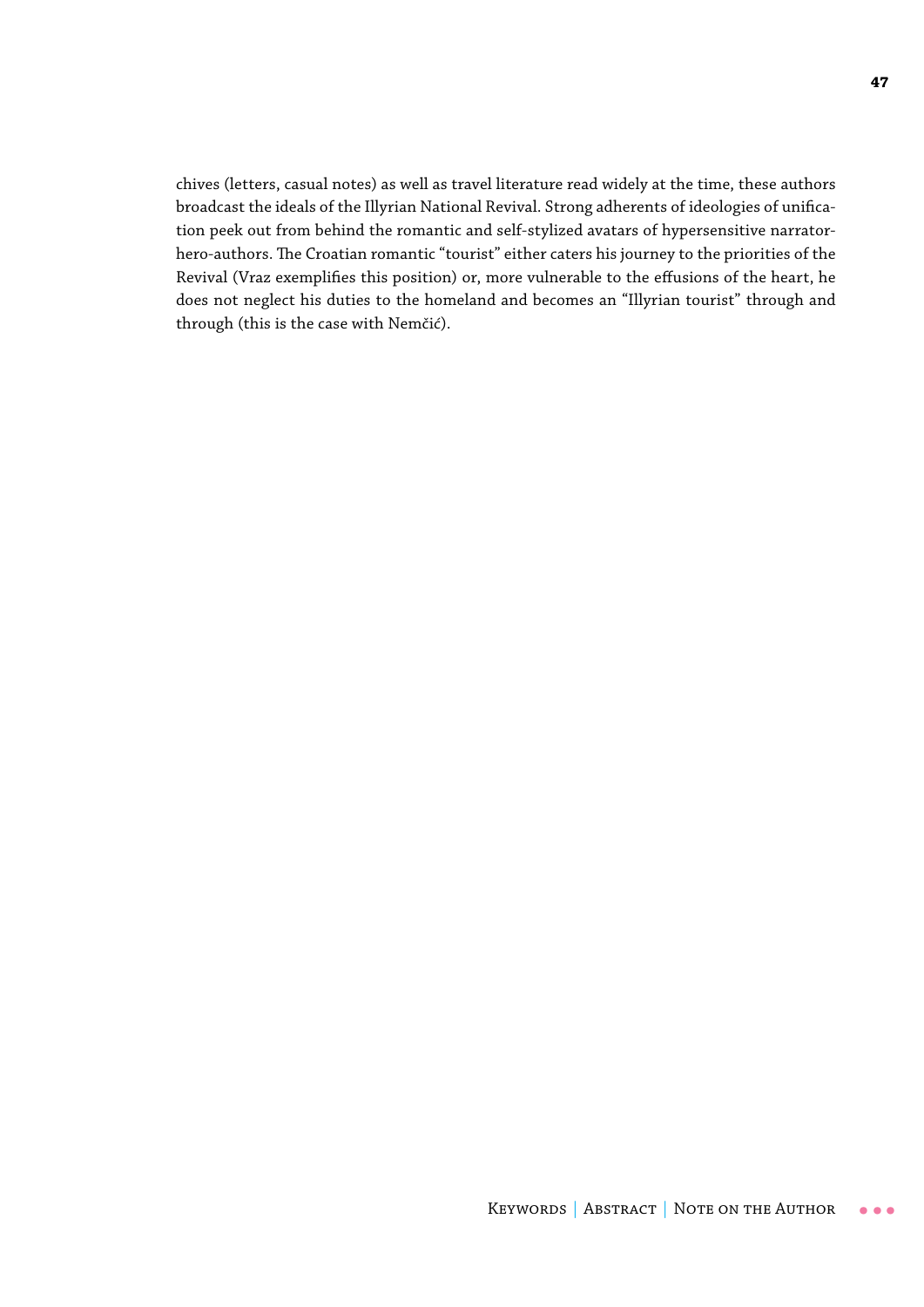# **KEYWORDS**

# personal archives

## *Slavic Illyria*

#### **Abstract:**

Using the travel accounts of specific figures of Croatian romanticism, this article analyzes the relationship between travel writing and personal writing (travel journals, correspondence) and the ideologies of unification and revival that were widespread in Croatia at the time. This article demonstrates the formal and ideological subordination of the actual journeys (travel) and their published accounts (travel writing) to the overarching objective of creating a new Croatian nation, language, and literature. Nineteenth-century Slavophilia shaped the perspectives authors brought to the lands they traveled, compelling them to take on the role of ethnographer and advocate for all aspects that seem Slavic, Croatian, or at all related to folk heritage. Metatextual passages in these texts speak directly to the given text's function and poetics, demonstrating the notion that this genre was understood in cognitive and utilitarian terms.